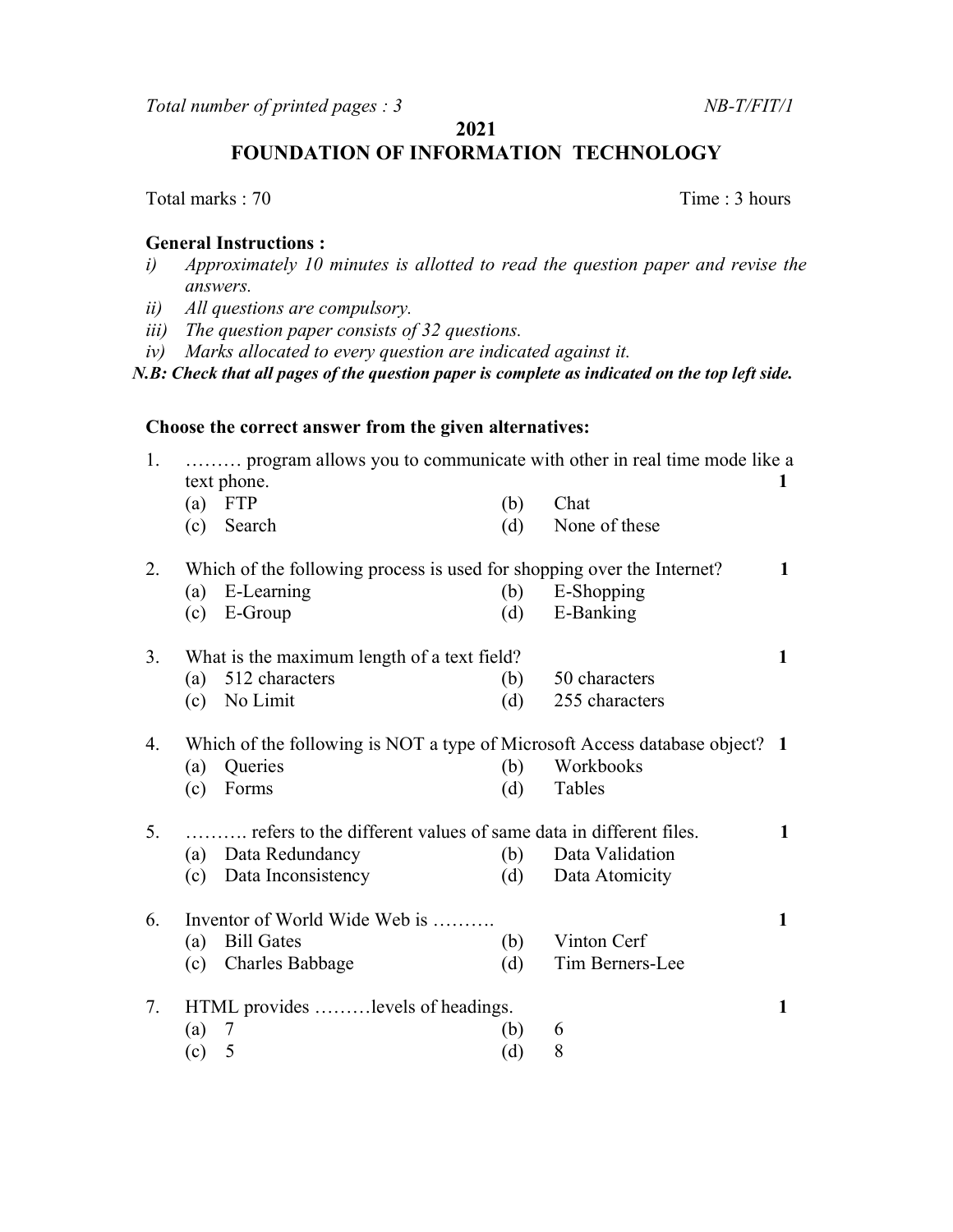| 8.                                                   | Which of the following tags is used for line breaks in the documents?<br>< p ><br>(a)<br>(c)<br>$\langle$ hr> | (b)<br>(d) | <br>str<br>break                 | $\mathbf 1$      |  |  |
|------------------------------------------------------|---------------------------------------------------------------------------------------------------------------|------------|----------------------------------|------------------|--|--|
| 9.                                                   | The default value of ordered list is<br>Arabic Numerals<br>(a)<br>Numbers<br>(c)                              | (b)<br>(d) | <b>Roman Numerals</b><br>Letters | $\mathbf{1}$     |  |  |
| 10.                                                  | Image can be labeled by attribute.<br>$<$ td $>$<br>(a)<br>bg<br>(c)                                          | (b)<br>(d) | src<br>alt                       | 1                |  |  |
|                                                      | Answer the following questions in about 10-20 words:                                                          |            |                                  |                  |  |  |
| 11.                                                  | What is FTP?                                                                                                  |            |                                  |                  |  |  |
| 12.                                                  | Differentiate between E-Mail and Video conferencing.                                                          |            |                                  | $\boldsymbol{2}$ |  |  |
| 13.                                                  | What is E-Learning?                                                                                           |            |                                  | $\boldsymbol{2}$ |  |  |
| 14.                                                  | What is Data Type?                                                                                            |            |                                  |                  |  |  |
| 15.                                                  | What is MS-Access?                                                                                            |            |                                  |                  |  |  |
| 16.                                                  | Write a brief note on Decimal Place.                                                                          |            |                                  |                  |  |  |
| 17.                                                  | What is the meaning of tag?                                                                                   |            |                                  | $\boldsymbol{2}$ |  |  |
| 18.                                                  | What is the default color of alink and vlink attributes?                                                      |            |                                  | $\boldsymbol{2}$ |  |  |
| 19.                                                  | What is Ordered list?                                                                                         |            |                                  | $\overline{2}$   |  |  |
| 20.                                                  | What is a Frame?                                                                                              |            |                                  | $\mathbf{2}$     |  |  |
| 21.                                                  | What is a Title tag?                                                                                          |            |                                  | $\boldsymbol{2}$ |  |  |
| Answer the following questions in about 20-30 words: |                                                                                                               |            |                                  |                  |  |  |

| 22. What is E-Banking? Write any two disadvantages of E-Banking.                  |   |
|-----------------------------------------------------------------------------------|---|
| 23. What is a Validation Rule? Explain the two basic types of Validation Rules. 3 |   |
| 24. What are the benefits of setting Primary Key in a table?                      |   |
| 25. What is $\leq p$ tag? Explain any two attributes.                             |   |
| 26. What is Radio Button? Explain with example.                                   | 3 |
| 27. Explain the three most frequently used attributes of Form tag.                |   |